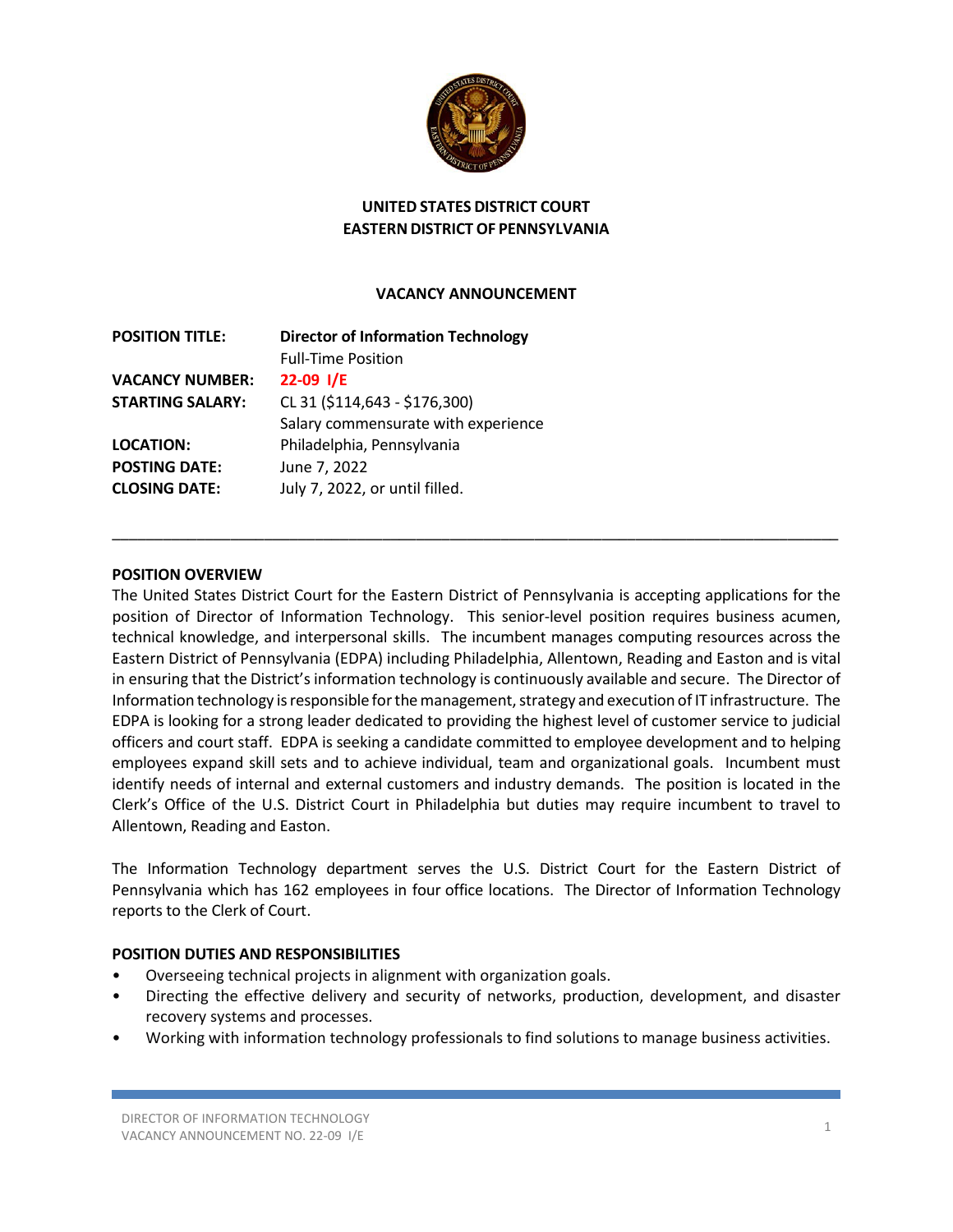- Supervising a staff of IT professionals and specialists, while working closely with management, the Administrative Office, Circuit Executive's Office, other federal court units and external vendors.
- Complying with regulations and rules.
- Preparing financial budgets and presenting proposals for capital projects to senior executives. Developing budget justifications for system equipment, upgrades, and normal operations. Monitoring and approving all IT expenditures according to predetermined budget and spending plans. Conducting periodic detailed reviews of IT purchasing documentation and hardware and software inventories and associated documentation to ensure compliance with internal controls and delegated procurement authority.
- Supervising a staff of IT professionals and specialists through assigning and approving work. Ensuring the timely preparation and submission of employee appraisals and development plans in accordance with policy. Using effective mediation, coaching and problem-solving skills when managing conflicts in the workplace. Managing the group administratively. Effectively developing and mentoring staff to achieve performance and developmental goals.
- Developing customer service systems and promoting a customer service focus within the IT department.
- Displaying effective skills in leading a team of employees in the implementation of new ideas and better work procedures, including process redesign and evaluating and implementing potential process improvements.
- Communicating effectively, both orally and in writing, with individuals and groups to provide information and reporting in clear and understandable format.
- Researching and recommending new services and products in alignment with national initiatives.
- Leading efforts to improve IT processes.
- Developing short and long term strategic technology improvement plans, ensuring that changes can be implemented with minimal disruption and within established deadlines.
- Managing the execution of technology projects for all major automated systems. Adapting software and establishing or maintaining appropriate documentation. Overseeing robust testing plans for any new or upgraded product or equipment. Establishing operating procedures. Devising security systems and protocols for hardware, software, and data. Establishing training in system use and capabilities.
- Advising court unit executive of IT needs, objectives, and capabilities, including anticipation of future requirements and potential problems.
- Perform other duties as required.

# **JOB REQUIREMENTS AND QUALIFICATIONS**

A bachelor's degree is preferred but an equivalent combination of education, training and experience, preferably in a federal court setting, may be substituted instead. Degrees in Information Technology, Computer Science, or a related field of study preferred. Candidates must have at least three years of experience in managing and leading all portions of an organization with special consideration to those with experience in an Information Technology organization. Candidates should possess proven ability as a strong, successful manager and leader as well as proven experience in responding to the needs of multiple senior leaders within the organization. The incumbent must have excellent human relations skills and outstanding communications skills both verbally and in writing with all levels within the organization. The ability to exercise sound judgment and a thorough knowledge of the concepts, principles, and theories of management are requisite. Prospective candidates must be available for overnight travel for training or conferences and work nights and weekends as needed.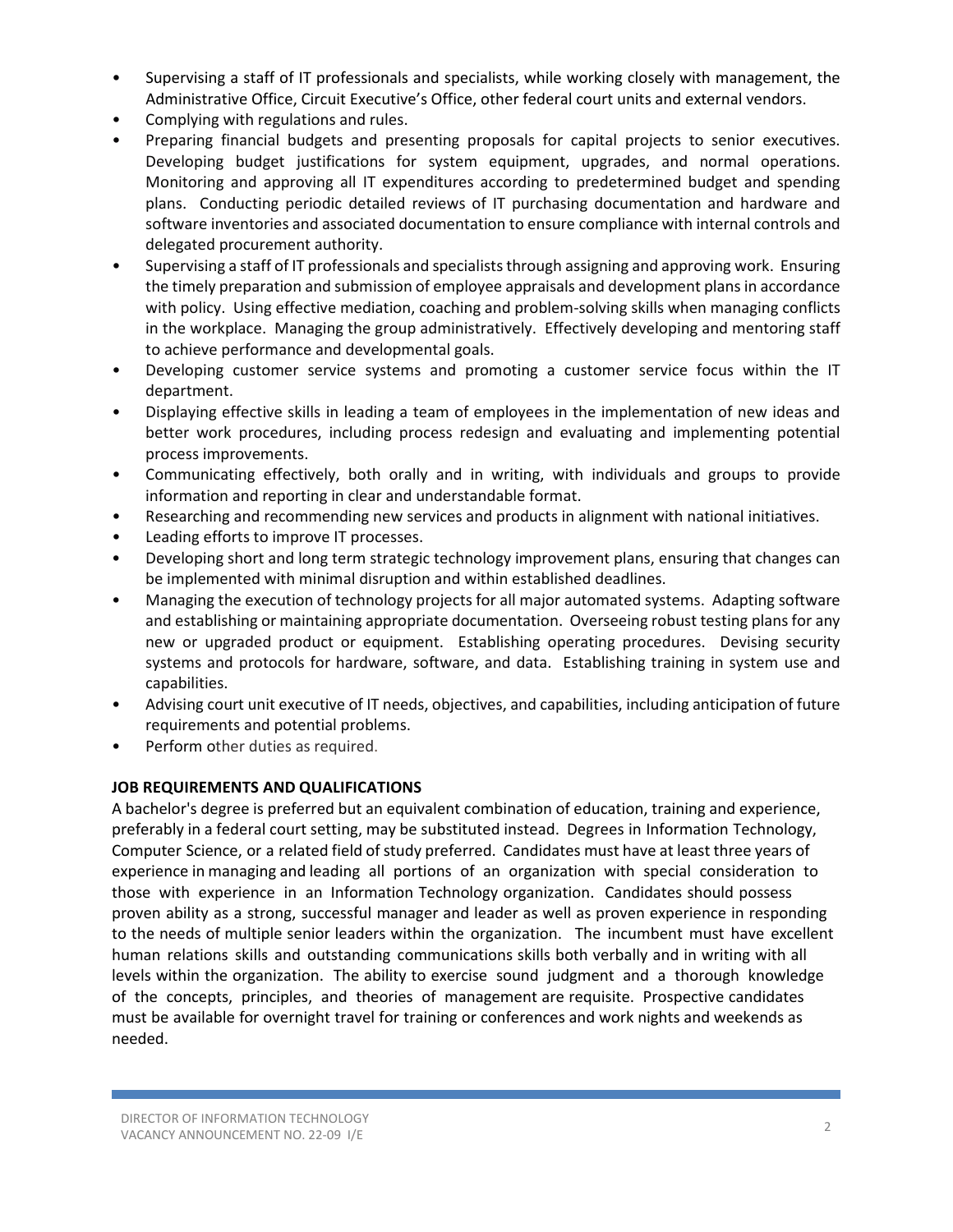#### **TECHNICAL QUALIFICATIONS**

Thorough working knowledge of principles and techniques of computer hardware and software, office automation, database design, and data communications with the ability to troubleshoot and problem solve; extensive knowledge of software testing methods, practices, and preventive maintenance activities; substantial knowledge of systems design and development, programming concepts, and languages; proficiency with tools concerning computer networking, database management, and internet/intranet applications and development, and website design; and significant experience in conducting research of available services and products, providing proposed solutions, and isolating and taking necessary corrective actions.

#### **HIGHLY PREFERRED QUALIFICATIONS**

- Proven ability to assume and delegate responsibility.
- Proven ability to manage and work with all levels of staff.
- Knowledge and ability to organize, oversee, and complete projects.
- Extremely detail-oriented and organized.
- Present a professional demeanor
- Proven ability to effectively mentor, develop, direct, and manage a skilled, service-oriented team.
- Interest in technology trends and experience with strategic planning and the implementation of IT initiatives.

#### **CONDITIONS OF EMPLOYMENT**

Employees of the Court are excepted service appointments, considered "at-will," and can be terminated with or without cause. All judiciary employees are required to adhere to the Judicial Code of Conduct. The final candidate will be subject to a background check, which includes fingerprinting. Applicants must be U.S. citizens.

#### **BENEFITS**

Employees of the United States District Court are entitled to federal benefits including health insurance, vision and dental insurance, life insurance, long-term care insurance, flexible spending accounts, retirement benefits, participation in Thrift Savings Plan (similar to a 401K plan), paid federal holidays, and paid annual and sick leave.

#### **HOW TO APPLY**

Qualified applicants must submit the following as a **single PDF document**: (1) letter of interest; (2) detailed resume; (3) list of at least three professional references with current contact information; (4) completed *AO78B Voluntary Race/Ethnicity, Gender, & Disability Identification*, and (5) completed and signed *AO 78 Application for Judicial Branch Federal Employment* (www.paed.uscourts.gov).

Completed applications in a single pdf should be forwarded to Human Resources at: [paedhumanresources@paed.uscourts.gov](mailto:paedhumanresources@paed.uscourts.gov) with the subject line, **"Director of Information Technology Vacancy #22-09 I/E (Your Name)"** and will not be considered complete unless all items have been received by Human Resources. Incomplete application packets will not be accepted for consideration.

Expenses associated with interviews or relocation will not be reimbursed. Due to the volume of applications anticipated, the court will only communicate with those applicants who will be interviewed. Do not contact the court to inquire about this position. Applicants scheduled for an interview should advise the Human Resources staff if any accommodation will be necessary.